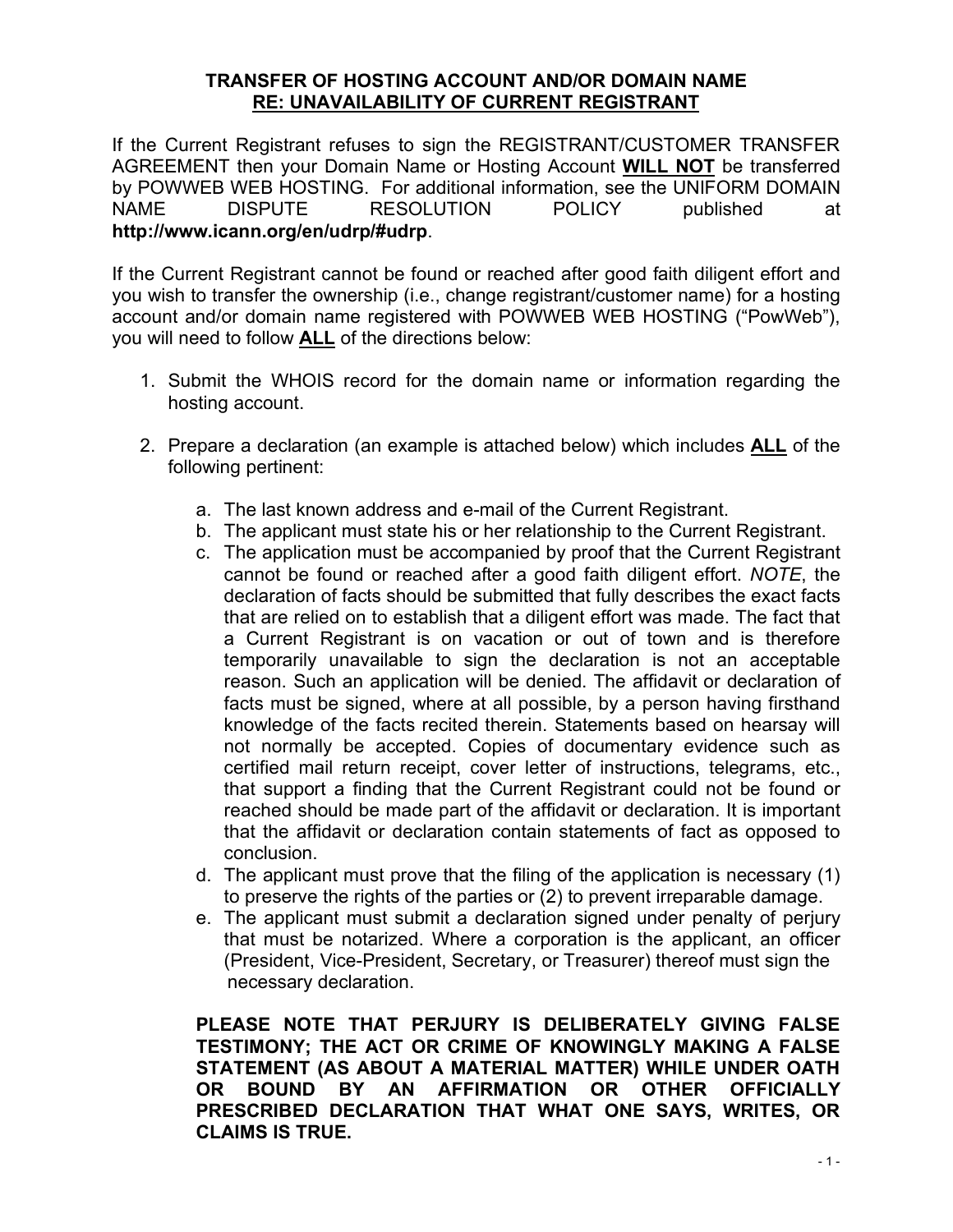- 3. The applicant **MUST** also submit **ALL** the following documents:
	- a. A letter (on Company letterhead) requesting the transfer.
	- b. A certified copy (i.e., government issued and stamped) of the Company's formation documents (e.g., Articles of Incorporation;
	- c. A copy of a valid governmental issued identification (with the Current Registrant's signature appearing on the identification); and
	- d. A copy of a utility bill corresponding with the address on the Company's letterhead and/or Current Registrant's identification.
- 4. *Applicant must pay an administrative fee of \$25.00 plus any applicable taxes for the transfer of its domain name/hosting account to New Registrant*. Current Registrant may complete the attached credit card authorization form or submit a cashier's check or money order for payment.
- 5. If the declaration, and evidence submitted with the declaration, is not found acceptable, PowWeb may deny the application.
- 6. PowWeb shall forward the applicant's application and supporting documentation to the Current Registrant. The Current Registrant may subsequently join in the application on filing a declaration or refuse to join in which case the application will be denied.
- 7. Make a copy of the application for your records, then *send the original along with the other supporting documents to PowWeb, Attn: Ownership, 70 Blanchard Rd, 3rd Floor, Burlington, MA 01803 USA*. Applications submitted via facsimile will not be accepted and will be discarded.
- 8. PowWeb reserves the right to accept or reject your transfer request for any reason in its sole and absolute discretion.
- 9. Your request will be processed in 14-21 business days from the date of receipt by PowWeb.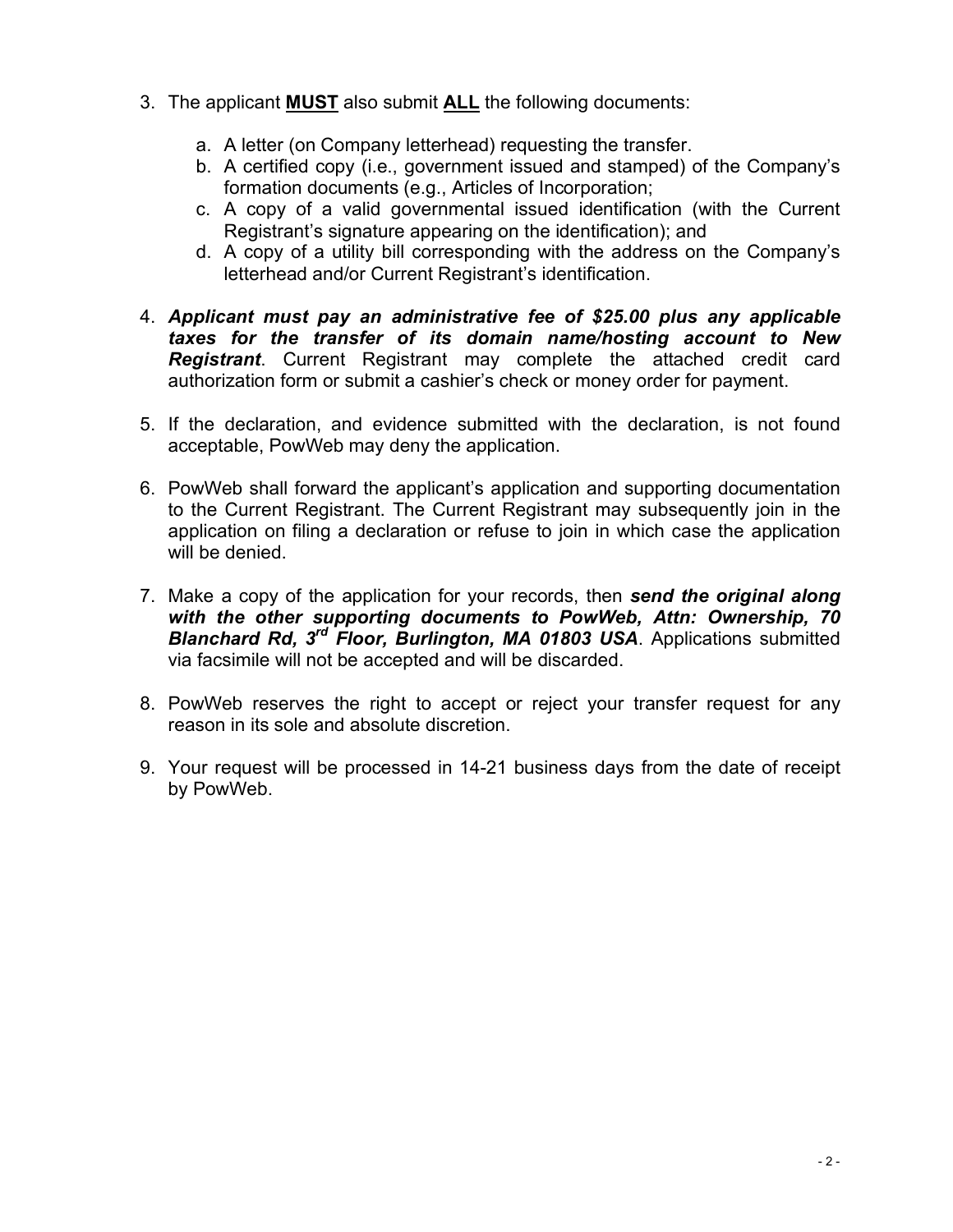# **APPLICATION FOR TRANSFER OF DOMAIN NAME/HOSTING ACCOUNT**

## *CHECK THE APPROPRIATE TRANSFER BOX* (PLEASE PRINT/TYPE CLEARLY)

| $\mathcal{L}_{\mathcal{A}}$<br>Domain Name: _____<br>(Print Domain Name)                  |
|-------------------------------------------------------------------------------------------|
| $\Box$<br><b>Customer Code/Username and Domain Name:</b>                                  |
| (Print Customer Code Number / Username and Domain Name)                                   |
|                                                                                           |
|                                                                                           |
| (Print Address of Applicant)                                                              |
| (Telephone and Facsimile Numbers of Applicant)                                            |
| (E-Mail of Applicant)                                                                     |
| request transfer of ownership of the above-mentioned Domain Name/Hosting Account<br>from: |
| (Print Name of Current Registrant)                                                        |
| (Print Address of Current Registrant)                                                     |
| (Telephone and Facsimile Numbers of Current Registrant)                                   |

(E-Mail of Current Registrant)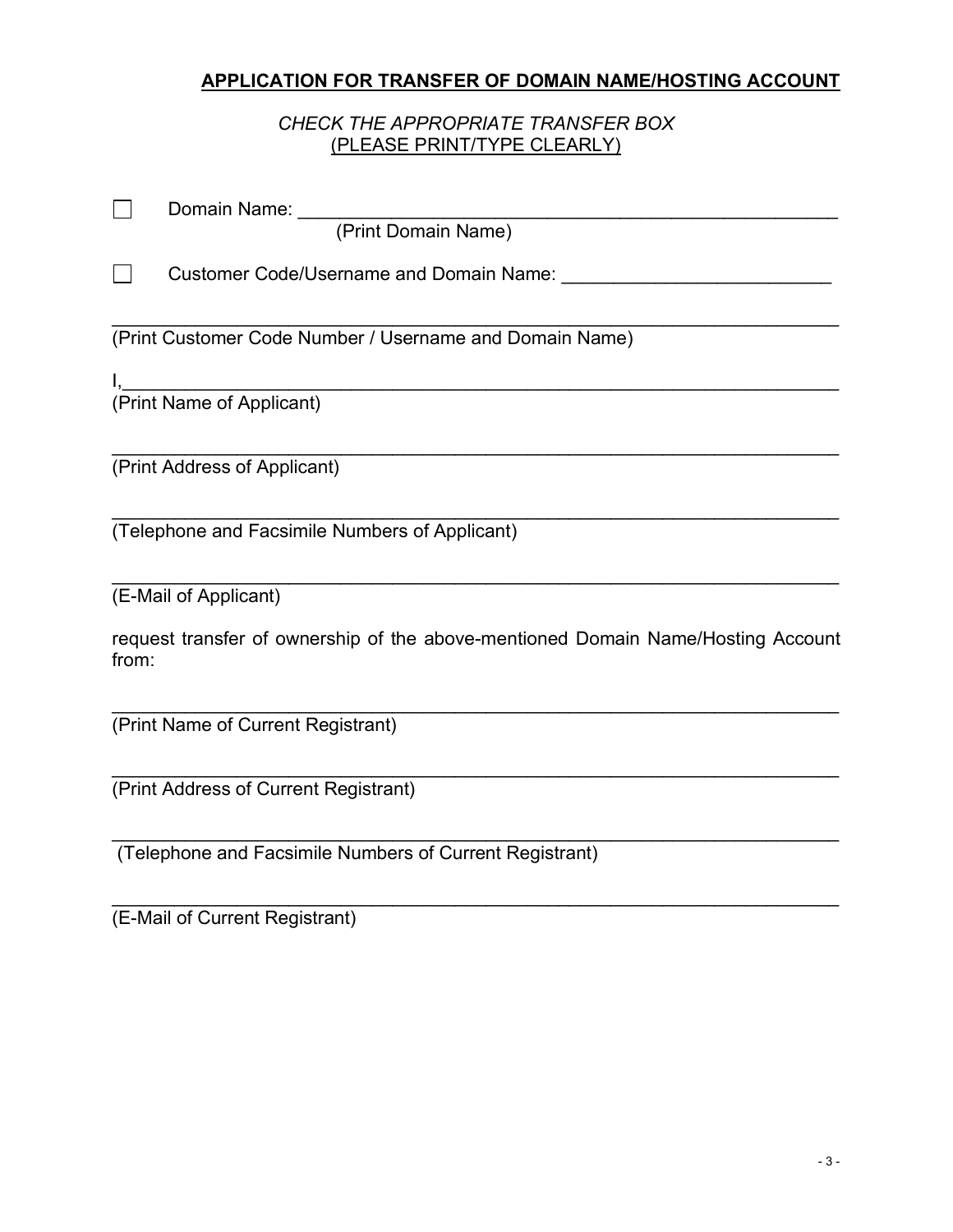### **DECLARATION** (PLEASE PRINT/TYPE CLEARLY)

### **PLEASE NOTE THAT PERJURY IS DELIBERATELY GIVING FALSE TESTIMONY: THE ACT OR CRIME OF KNOWINGLY MAKING A FALSE STATEMENT (AS ABOUT A MATERIAL MATTER) WHILE UNDER OATH OR BOUND BY AN AFFIRMATION OR OTHER OFFICIALLY PRESCRIBED DECLARATION THAT WHAT ONE SAYS, WRITES, OR CLAIMS IS TRUE.**

 $\mathcal{L}_\text{max} = \mathcal{L}_\text{max} = \mathcal{L}_\text{max} = \mathcal{L}_\text{max} = \mathcal{L}_\text{max} = \mathcal{L}_\text{max} = \mathcal{L}_\text{max} = \mathcal{L}_\text{max} = \mathcal{L}_\text{max} = \mathcal{L}_\text{max} = \mathcal{L}_\text{max} = \mathcal{L}_\text{max} = \mathcal{L}_\text{max} = \mathcal{L}_\text{max} = \mathcal{L}_\text{max} = \mathcal{L}_\text{max} = \mathcal{L}_\text{max} = \mathcal{L}_\text{max} = \mathcal{$ 

 $\mathcal{L}_\text{max} = \mathcal{L}_\text{max} = \mathcal{L}_\text{max} = \mathcal{L}_\text{max} = \mathcal{L}_\text{max} = \mathcal{L}_\text{max} = \mathcal{L}_\text{max} = \mathcal{L}_\text{max} = \mathcal{L}_\text{max} = \mathcal{L}_\text{max} = \mathcal{L}_\text{max} = \mathcal{L}_\text{max} = \mathcal{L}_\text{max} = \mathcal{L}_\text{max} = \mathcal{L}_\text{max} = \mathcal{L}_\text{max} = \mathcal{L}_\text{max} = \mathcal{L}_\text{max} = \mathcal{$ 

The undersigned declares, under penalty of perjury, that:

1. The name, last known address and e-mail of the Current Registrant is:

 $\mathcal{L}_\text{max} = \mathcal{L}_\text{max} = \mathcal{L}_\text{max} = \mathcal{L}_\text{max} = \mathcal{L}_\text{max} = \mathcal{L}_\text{max} = \mathcal{L}_\text{max} = \mathcal{L}_\text{max} = \mathcal{L}_\text{max} = \mathcal{L}_\text{max} = \mathcal{L}_\text{max} = \mathcal{L}_\text{max} = \mathcal{L}_\text{max} = \mathcal{L}_\text{max} = \mathcal{L}_\text{max} = \mathcal{L}_\text{max} = \mathcal{L}_\text{max} = \mathcal{L}_\text{max} = \mathcal{$ (Print Name of Current Registrant)

(Print Address of Current Registrant)

 $\mathcal{L}_\text{max} = \mathcal{L}_\text{max} = \mathcal{L}_\text{max} = \mathcal{L}_\text{max} = \mathcal{L}_\text{max} = \mathcal{L}_\text{max} = \mathcal{L}_\text{max} = \mathcal{L}_\text{max} = \mathcal{L}_\text{max} = \mathcal{L}_\text{max} = \mathcal{L}_\text{max} = \mathcal{L}_\text{max} = \mathcal{L}_\text{max} = \mathcal{L}_\text{max} = \mathcal{L}_\text{max} = \mathcal{L}_\text{max} = \mathcal{L}_\text{max} = \mathcal{L}_\text{max} = \mathcal{$ (Telephone and Facsimile Numbers of Current Registrant)

(E-Mail of Current Registrant)

2. The relationship of the Current Registrant to the undersigned is as follows (describe in detail – use additional pages, if necessary):

 $\mathcal{L}_\text{max}$  and  $\mathcal{L}_\text{max}$  and  $\mathcal{L}_\text{max}$  and  $\mathcal{L}_\text{max}$  and  $\mathcal{L}_\text{max}$  and  $\mathcal{L}_\text{max}$  $\mathcal{L}_\text{max} = \mathcal{L}_\text{max} = \mathcal{L}_\text{max} = \mathcal{L}_\text{max} = \mathcal{L}_\text{max} = \mathcal{L}_\text{max} = \mathcal{L}_\text{max} = \mathcal{L}_\text{max} = \mathcal{L}_\text{max} = \mathcal{L}_\text{max} = \mathcal{L}_\text{max} = \mathcal{L}_\text{max} = \mathcal{L}_\text{max} = \mathcal{L}_\text{max} = \mathcal{L}_\text{max} = \mathcal{L}_\text{max} = \mathcal{L}_\text{max} = \mathcal{L}_\text{max} = \mathcal{$  $\mathcal{L}_\text{max} = \mathcal{L}_\text{max} = \mathcal{L}_\text{max} = \mathcal{L}_\text{max} = \mathcal{L}_\text{max} = \mathcal{L}_\text{max} = \mathcal{L}_\text{max} = \mathcal{L}_\text{max} = \mathcal{L}_\text{max} = \mathcal{L}_\text{max} = \mathcal{L}_\text{max} = \mathcal{L}_\text{max} = \mathcal{L}_\text{max} = \mathcal{L}_\text{max} = \mathcal{L}_\text{max} = \mathcal{L}_\text{max} = \mathcal{L}_\text{max} = \mathcal{L}_\text{max} = \mathcal{$  $\mathcal{L}_\text{max}$  and  $\mathcal{L}_\text{max}$  and  $\mathcal{L}_\text{max}$  and  $\mathcal{L}_\text{max}$  and  $\mathcal{L}_\text{max}$  and  $\mathcal{L}_\text{max}$  $\mathcal{L}_\text{max}$  and  $\mathcal{L}_\text{max}$  and  $\mathcal{L}_\text{max}$  and  $\mathcal{L}_\text{max}$  and  $\mathcal{L}_\text{max}$  and  $\mathcal{L}_\text{max}$  $\mathcal{L}_\text{max} = \mathcal{L}_\text{max} = \mathcal{L}_\text{max} = \mathcal{L}_\text{max} = \mathcal{L}_\text{max} = \mathcal{L}_\text{max} = \mathcal{L}_\text{max} = \mathcal{L}_\text{max} = \mathcal{L}_\text{max} = \mathcal{L}_\text{max} = \mathcal{L}_\text{max} = \mathcal{L}_\text{max} = \mathcal{L}_\text{max} = \mathcal{L}_\text{max} = \mathcal{L}_\text{max} = \mathcal{L}_\text{max} = \mathcal{L}_\text{max} = \mathcal{L}_\text{max} = \mathcal{$  $\mathcal{L}_\text{max} = \mathcal{L}_\text{max} = \mathcal{L}_\text{max} = \mathcal{L}_\text{max} = \mathcal{L}_\text{max} = \mathcal{L}_\text{max} = \mathcal{L}_\text{max} = \mathcal{L}_\text{max} = \mathcal{L}_\text{max} = \mathcal{L}_\text{max} = \mathcal{L}_\text{max} = \mathcal{L}_\text{max} = \mathcal{L}_\text{max} = \mathcal{L}_\text{max} = \mathcal{L}_\text{max} = \mathcal{L}_\text{max} = \mathcal{L}_\text{max} = \mathcal{L}_\text{max} = \mathcal{$ 

- 3. After making a good faith diligent search, I declare and certify, under penalty of perjury, that the Current Registrant cannot be located.
- 4. I have diligently attempted to contact the Current Registrant as follows (describe the exact facts that are relied on to establish that a diligent effort was made. The fact that a Current Registrant is on vacation or out of town and is therefore temporarily unavailable to sign the declaration is not an acceptable reason. Such an application will be denied. Statements based on hearsay will not normally be accepted. It is important that the affidavit or declaration contain statements of fact as opposed to conclusion) (use additional pages, if necessary):

 $\mathcal{L}_\text{max}$  and  $\mathcal{L}_\text{max}$  and  $\mathcal{L}_\text{max}$  and  $\mathcal{L}_\text{max}$  and  $\mathcal{L}_\text{max}$  and  $\mathcal{L}_\text{max}$  $\mathcal{L}_\text{max}$  and  $\mathcal{L}_\text{max}$  and  $\mathcal{L}_\text{max}$  and  $\mathcal{L}_\text{max}$  and  $\mathcal{L}_\text{max}$  and  $\mathcal{L}_\text{max}$  $\mathcal{L}_\text{max}$  and  $\mathcal{L}_\text{max}$  and  $\mathcal{L}_\text{max}$  and  $\mathcal{L}_\text{max}$  and  $\mathcal{L}_\text{max}$  and  $\mathcal{L}_\text{max}$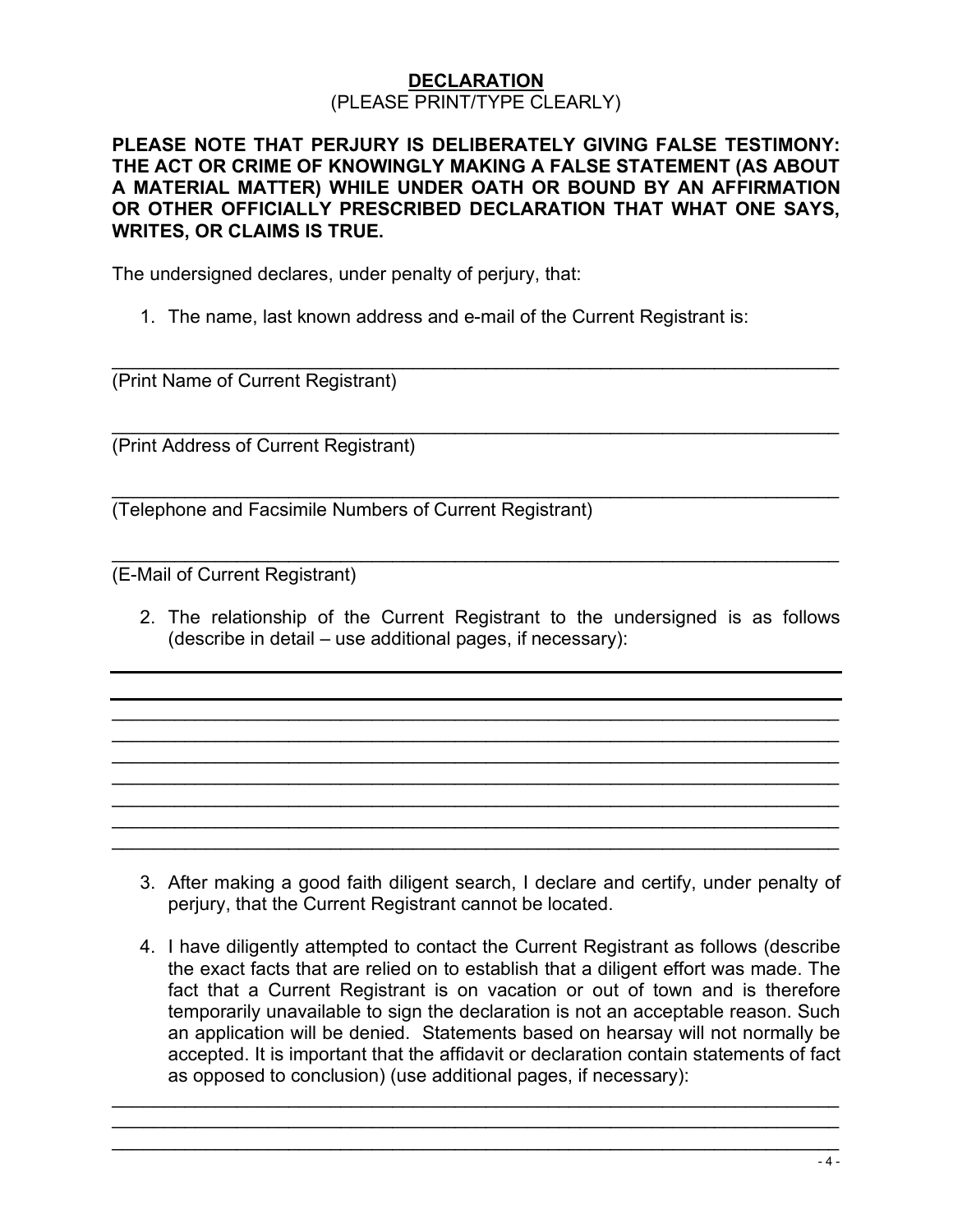| 5. Attached hereto are true and correct copies of (e.g., copies of documentary<br>evidence such as certified mail return receipt, cover letter of instructions,<br>telegrams, etc., that support a finding that the Current Registrant could not be<br>found or reached should be made part of the affidavit or declaration): |                                                                                                                             |  |  |  |
|-------------------------------------------------------------------------------------------------------------------------------------------------------------------------------------------------------------------------------------------------------------------------------------------------------------------------------|-----------------------------------------------------------------------------------------------------------------------------|--|--|--|
|                                                                                                                                                                                                                                                                                                                               | Correspondence sent to the Current Registrant, via Certified Mail (or its<br>foreign equivalent), return receipt requested. |  |  |  |
|                                                                                                                                                                                                                                                                                                                               | E-mails sent to the Current Registrant.                                                                                     |  |  |  |
|                                                                                                                                                                                                                                                                                                                               | Other (describe in detail - use additional pages, if necessary):                                                            |  |  |  |
|                                                                                                                                                                                                                                                                                                                               |                                                                                                                             |  |  |  |
|                                                                                                                                                                                                                                                                                                                               |                                                                                                                             |  |  |  |

6. I maintain a proprietary interest in the subject matter of this application as follows (describe in detail - use additional pages, if necessary):

7. That the filing of the application is necessary (1) to preserve the rights of the parties or (2) to prevent irreparable damage as follows (describe in detail - use additional pages, if necessary):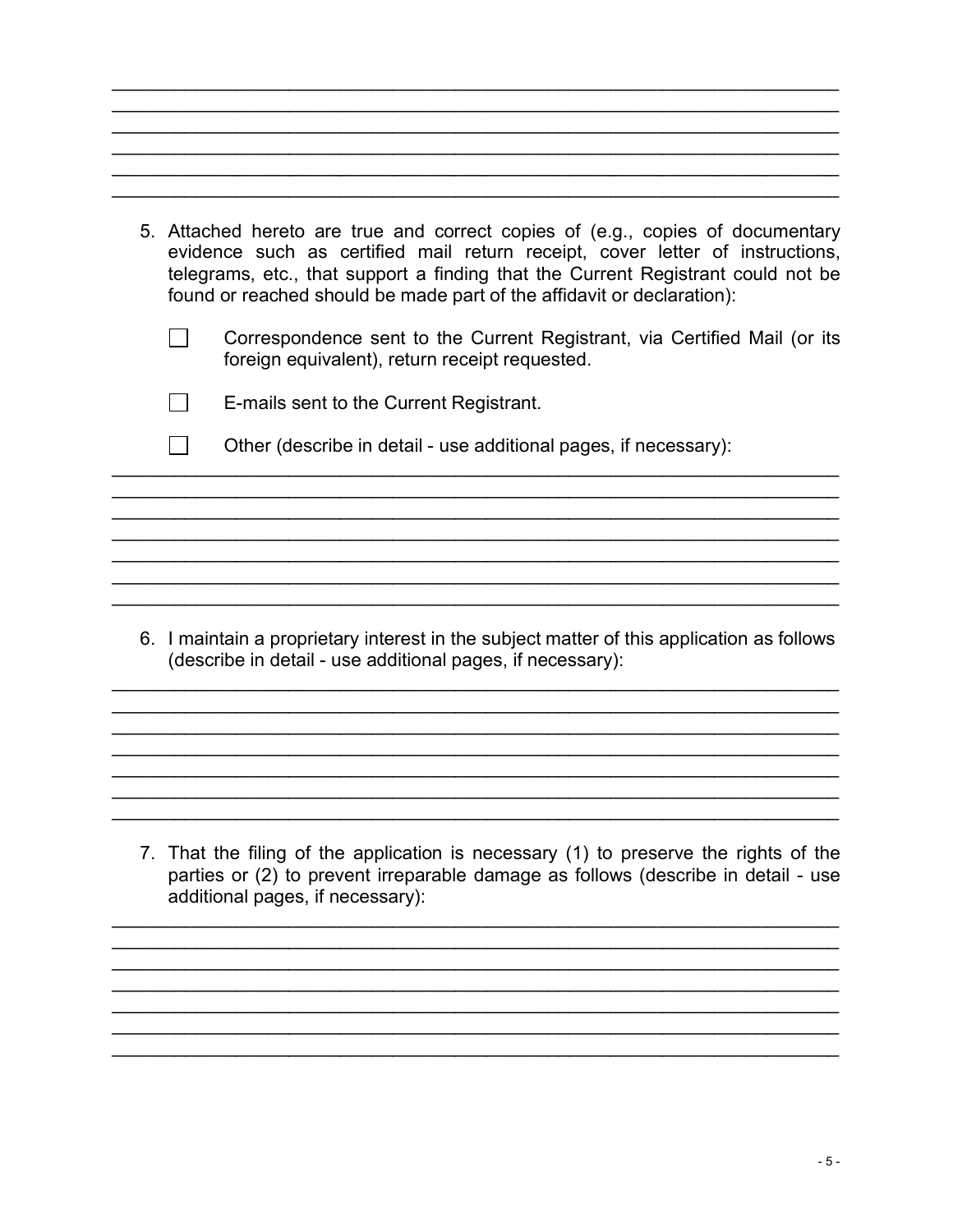I certify and declare, under penalty of perjury, that the foregoing is true and correct. (Where a corporation is the applicant, an officer (President, Vice-President, Secretary, or Treasurer) thereof must sign the necessary declaration).

| <b>APPLICANT:</b>                                                                                                              |  |        |
|--------------------------------------------------------------------------------------------------------------------------------|--|--------|
|                                                                                                                                |  |        |
|                                                                                                                                |  |        |
|                                                                                                                                |  |        |
|                                                                                                                                |  |        |
| [A NOTARY PUBLIC OR ITS FOREIGN EQUIVALENT MUST CERTIFY THE<br><b>CURRENT REGISTRANT'S SIGNATURE]</b>                          |  |        |
|                                                                                                                                |  |        |
|                                                                                                                                |  |        |
| The foregoing REGISTRANT/CUSTOMER NAME CHANGE AGREEMENT was signed<br>by the Current Registrant before the undersigned.        |  |        |
| <b>Signature of Current Registrant</b>                                                                                         |  |        |
| Subscribed and sworn (or affirmed) before me this $\frac{\phantom{+}}{\phantom{+}}$ day of $\frac{\phantom{+}}{\phantom{+}}$ . |  |        |
| 20_____, by                                                                                                                    |  |        |
| Name of Current Registrant                                                                                                     |  |        |
| Signature of Notary Public (or its foreign equivalent)                                                                         |  |        |
|                                                                                                                                |  | [SEAL] |